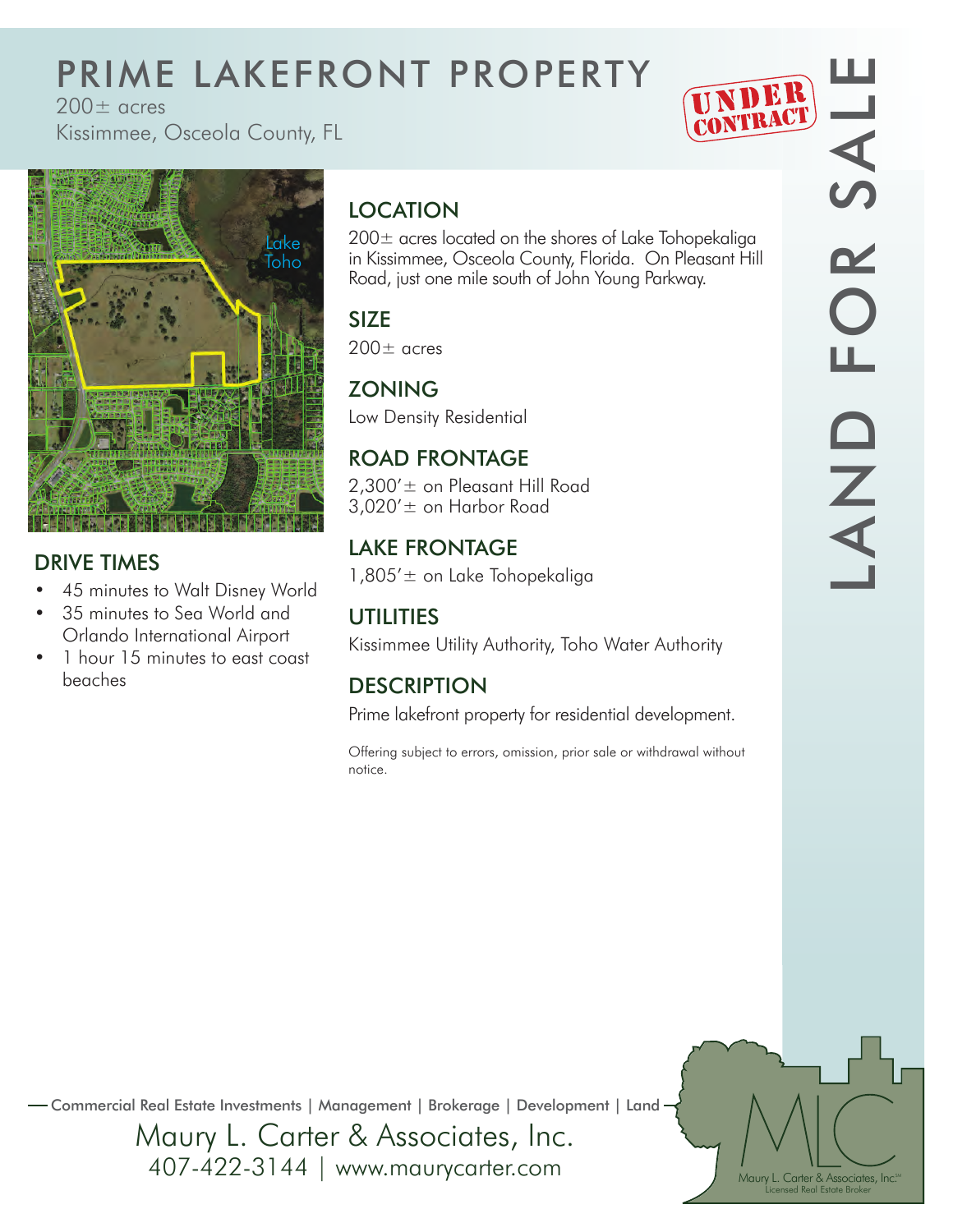#### PRIME LAKEFRONT PROPERTY  $200\pm$  acres



Kissimmee, Osceola County, FL



Commercial Real Estate Investments | Management | Brokerage | Development | Land

Maury L. Carter & Associates, Inc. 407-422-3144 | www.maurycarter.com

Licensed Real Estate Broker Maury L. Carter & Associates, Inc.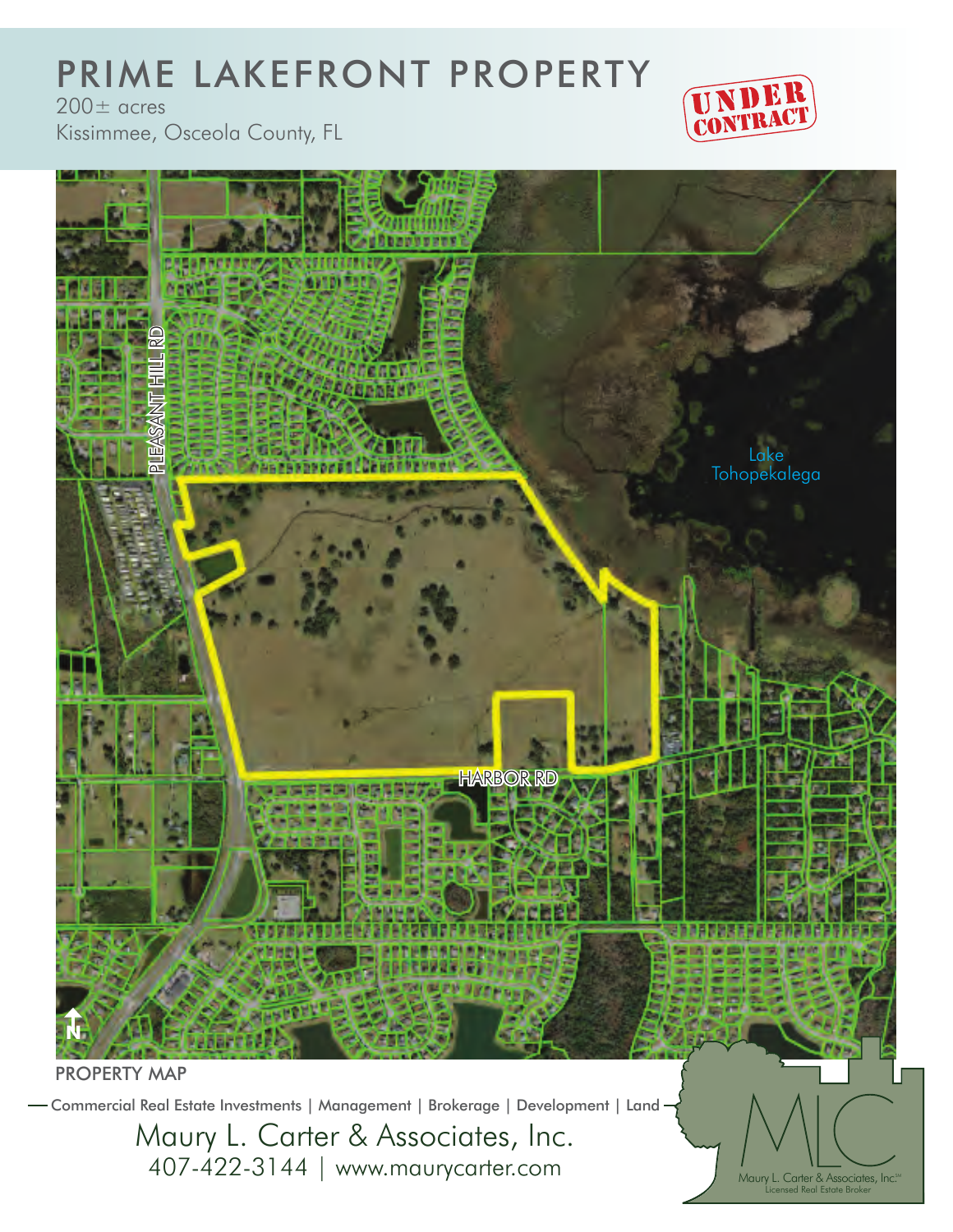### PRIME LAKEFRONT PROPERTY



 $200\pm$  acres

Kissimmee, Osceola County, FL



LOCATION MAP

Commercial Real Estate Investments | Management | Brokerage | Development | Land

Maury L. Carter & Associates, Inc. 407-422-3144 | www.maurycarter.com